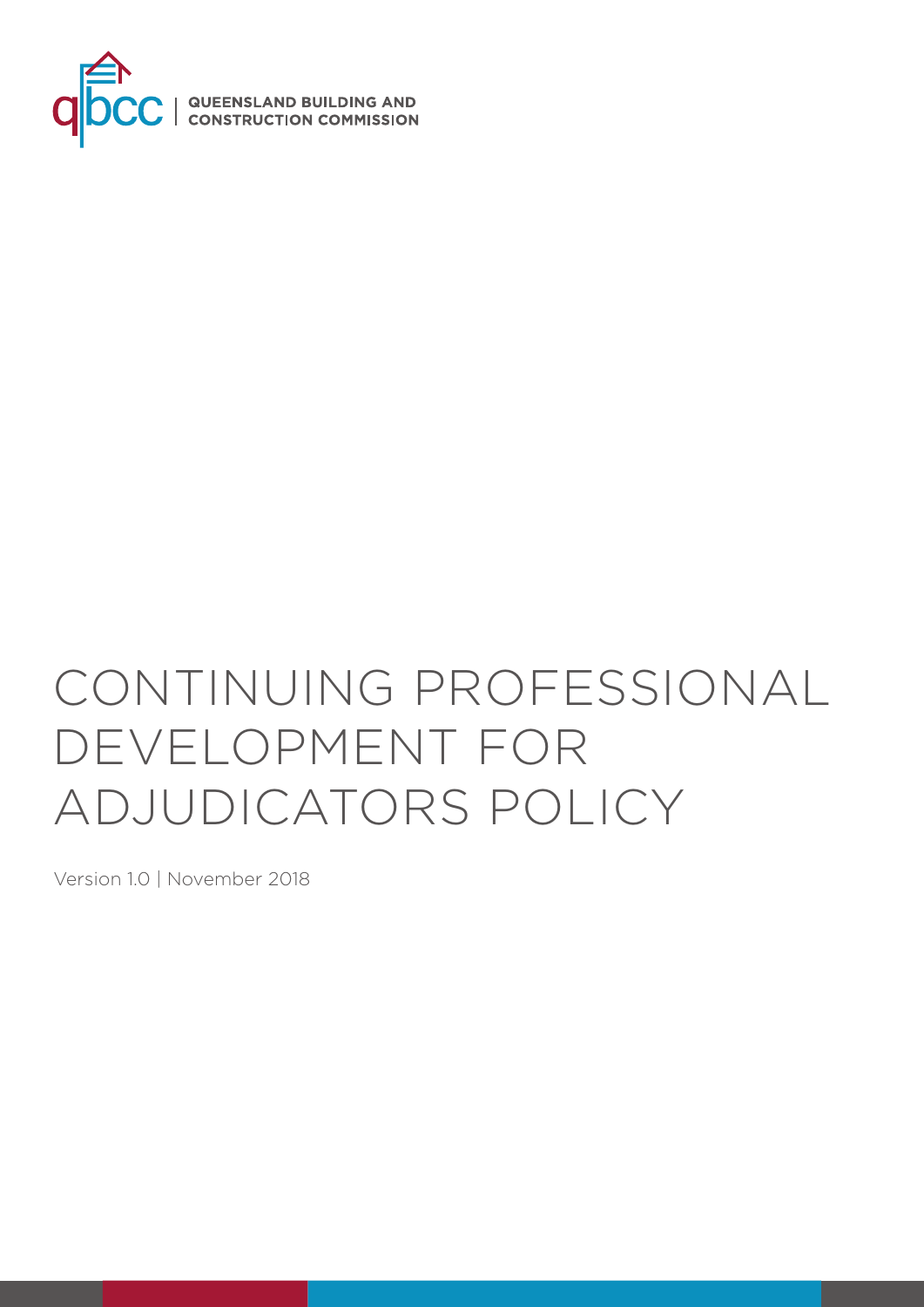## INTRODUCTION

Section 165 of the *Building Industry Fairness (Security of Payment) Act 2017* (BIF Act) provides that it is a condition of registration as an adjudicator under the BIF Act that the adjudicator complete continuing professional development (CPD) as prescribed by the Building Industry Fairness (Security of Payment) Regulation 2018 (BIF Regulation).

Section 154 of the BIF Act provides that the Adjudication Registrar's functions (the Registrar) include administering the CPD requirements prescribed by the BIF Regulation.

Section 155 of the BIF Act provides that the Registrar may make a policy about the administration of Chapters of the BIF Act. Chapter 5 of the BIF Act contains the provisions about adjudicators.

The Registrar makes this Continuing Professional Development Policy (CPD Policy) pursuant to section 155 of the BIF Act. This CPD Policy sets out the CPD that must be undertaken by adjudicators as a condition of registration under the BIF Act.

#### PURPOSE

The purpose of this CPD policy is to support the provisions of Part 5, Division 3 of the BIF Regulation by setting out the CPD requirements for adjudicators.

#### 1. CPD REQUIREMENTS

An adjudicator must accumulate 10 CPD points in each CPD year. To meet this obligation an adjudicator must complete CPD activities, including core CPD activities identified in this policy or another activity the Registrar considers to be equivalent.

### 2. CPD ACTIVITIES

At least 3 CPD points must be accumulated by completing core CPD activities in each of the following areas (minimum of 1 CPD point in each area):

- a) Legal principles (e.g. principles of contract law, principles of construction law, construction contracts, construction projects, analysis of the BIF Act);
- b) Practice and procedure (e.g. natural justice, good decision making, decision writing, conducting adjudications, roles and functions of adjudicators); and
- c) Ethics (e.g. judicial ethics, impartiality, confidentiality, conflicts of interest).

#### 3. APPROVED CPD ACTIVITY

An approved CPD activity must be:

- a) Of significant intellectual or practical content and must deal primarily with matters directly related to adjudication or the practice of an adjudicator;
- b) Conducted by persons who are qualified by practical or academic experience.

#### 4. TYPES OF CPD ACTIVITIES AND CPD POINTS

A CPD activity may consist of:

| <b>Type of CPD activity</b>                                                                                                                                       | <b>CPD points</b>                              | <b>Maximum</b><br>that can be<br>undertaken<br>for the<br>type |
|-------------------------------------------------------------------------------------------------------------------------------------------------------------------|------------------------------------------------|----------------------------------------------------------------|
| Courses, seminars,<br>workshops, lectures,<br>conferences, discussion<br>groups, multimedia or<br>web-based program (in<br>person or online)                      | 1 CPD point/<br>hour                           | N/A                                                            |
| Preparation and delivery<br>of a lecture at seminars,<br>conferences or courses                                                                                   | 1 CPD point/<br>hour                           | 5                                                              |
| Preparation and<br>publication of paper<br>or case update in law,<br>academic or industry<br>publication                                                          | 3 CPD<br>points/<br>1000 words                 | 6                                                              |
| Satisfactory completion<br>of subjects or modules<br>within relevant<br>undergraduate or<br>postgraduate courses<br>or units of study from a<br>professional body | 5 CPD<br>points/<br>subject or<br>module       | 5                                                              |
| Subscriptions to a<br>professional journal<br>or publication that is<br>relevant to adjudication                                                                  | 1 CPD<br>point per<br>subscription             | 1                                                              |
| Completion of a<br>unit of CPD with a<br>professional association<br>that is relevant<br>to adjudication work                                                     | 1 CPD point<br>per unit<br>of CPD<br>completed | N/A                                                            |

The smallest fraction of a CPD activity that may be claimed is 0.5 CPD points.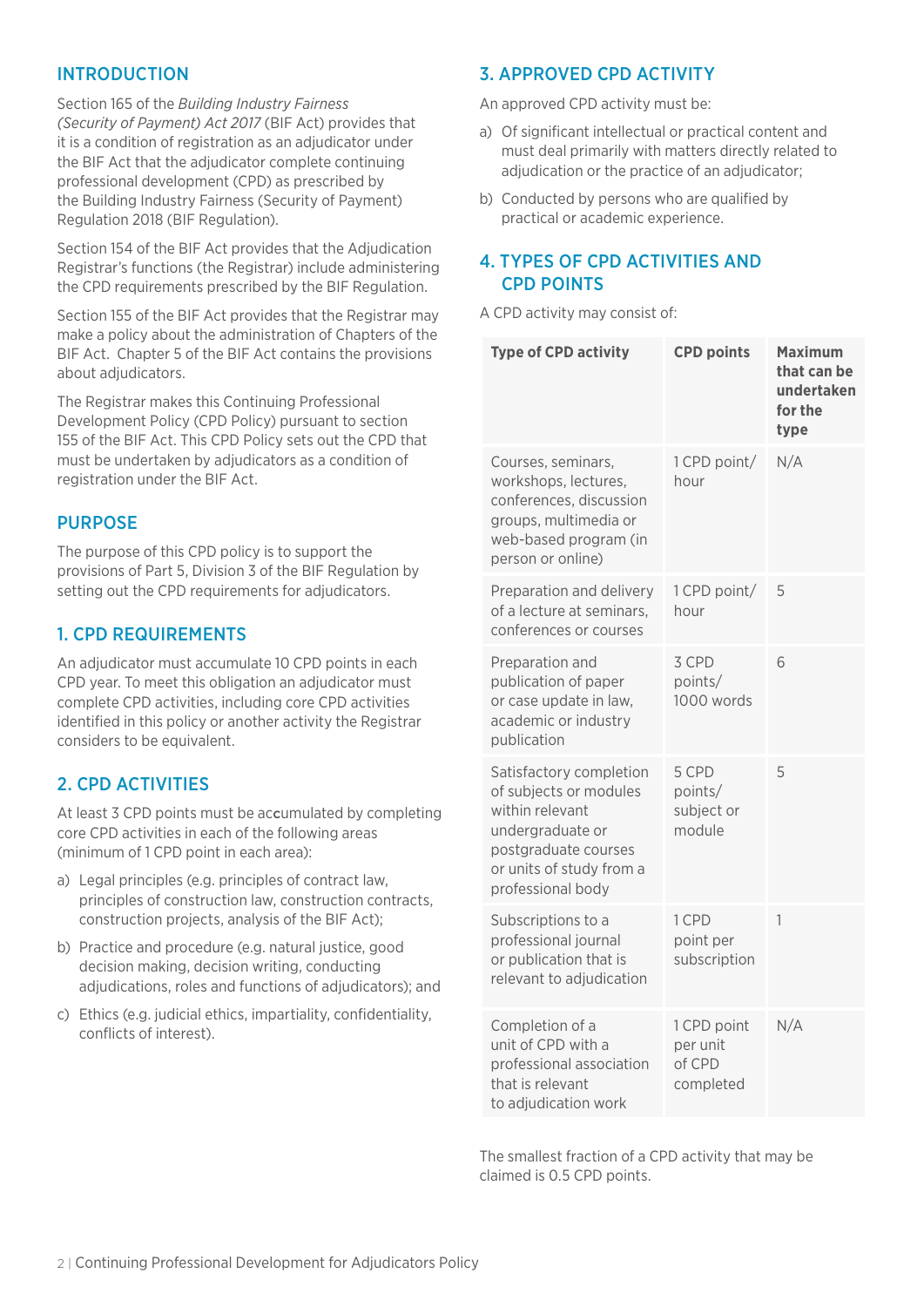Example –

*An adjudicator may claim 2.5 CPD points for attending a 2 ½ hour seminar, but may not claim 2.25 CPD points for attending a 2 ¼ hour seminar, as they will only be entitled to claim 2 CPD points for attending that seminar.*

A CPD activity may also be another activity the Registrar considers to be equivalent to a CPD activity identified in this policy.

An adjudicator can request that an activity be considered by the Registrar as equivalent by using a *Consideration of Equivalent CPD Activity* form available on the QBCC's website.

For any activity the Registrar considers to be equivalent to an activity identified in this policy, the Registrar will allow the adjudicator to accumulate the same number of CPD points. The Registrar will make available on the QBCC's website other activities the Registrar considers to be equivalent.

## 5. CPD RECORD

The approved form: Adjudicator CPD Record is published on the QBCC's website. This form is required to be provided to the registrar within 14 business days after the CPD year ends, in accordance with section 37 of the BIF Regulation.

## 6. ENQUIRIES

Enquiries regarding CPD requirements are to be directed to [registry@qbcc.qld.gov.au](mailto:adjudication.registry@qbcc.qld.gov.au).